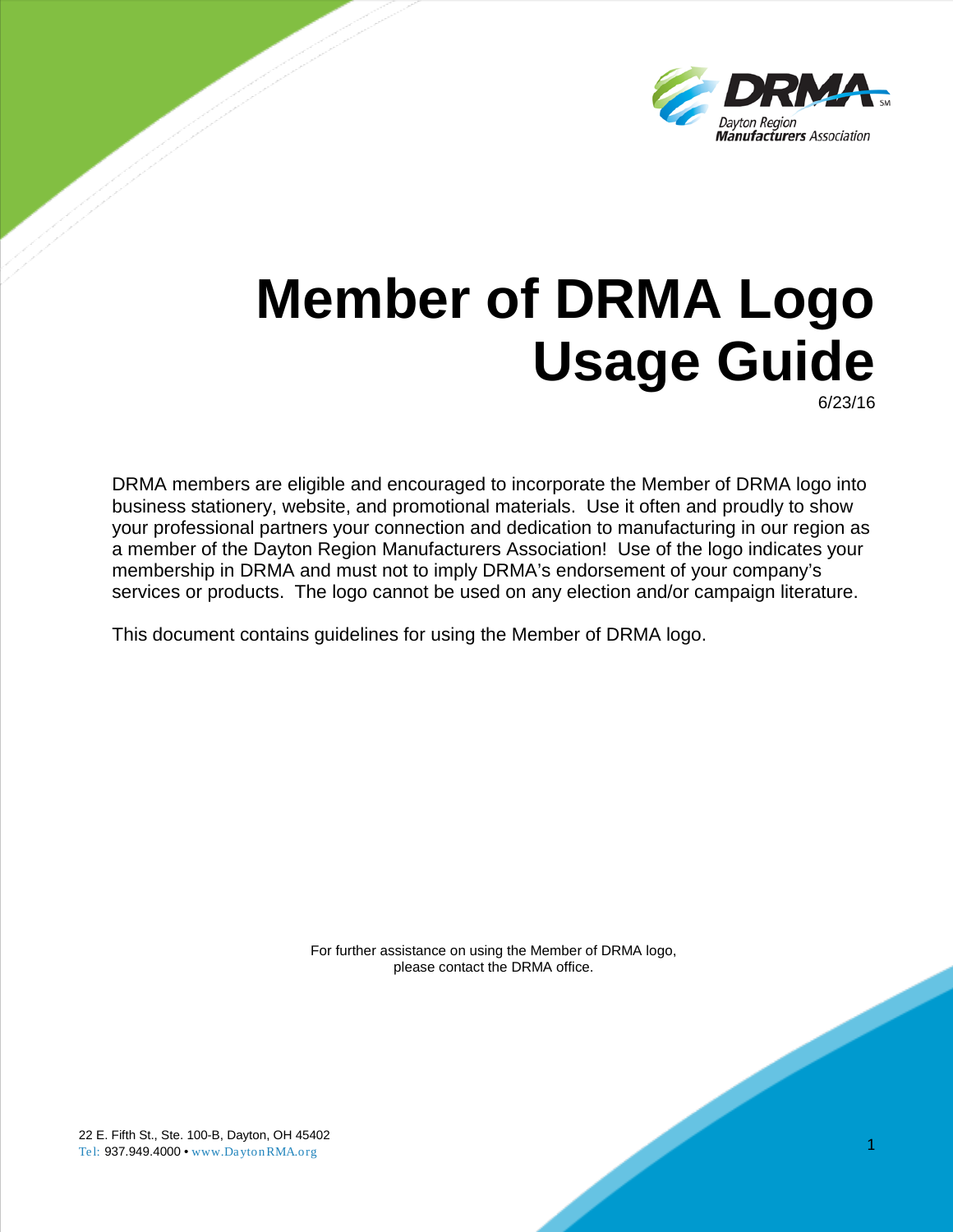## **LOGO OPTIONS**

Color:

Type: 100% Black **Icon:** Green PMS 376, C-50 M-0 Y-100 K-0 Blue PMS 2995, C-90 M-11 Y-0 K-0 Crossbar on "A": Blue PMS 2995, C-90 M-11 Y-0 K-0







#### **MINIMUM SIZE AND MINIMUM CLEARANCE**



The DRMA Member Logo must never be used less than 1" wide.

In addition, it must be surrounded by a "clearance" area that is free from any graphic intrusions that may diminish the visual presence and impact of the logo, at least as great as the size of the icon of the logo defined by "x" shown here.



## **OTHER OPTIONS FOR SPECIAL BACKGROUND COLOR CHALLENGES:**

The DRMA Member Logo poses some color readability issues when it is used on a green, blue, black or transparent background. A special version of the logo has been developed which includes a white outline around the arrow graphic so that it is clearly visible on these different backgrounds. Samples are shown below: